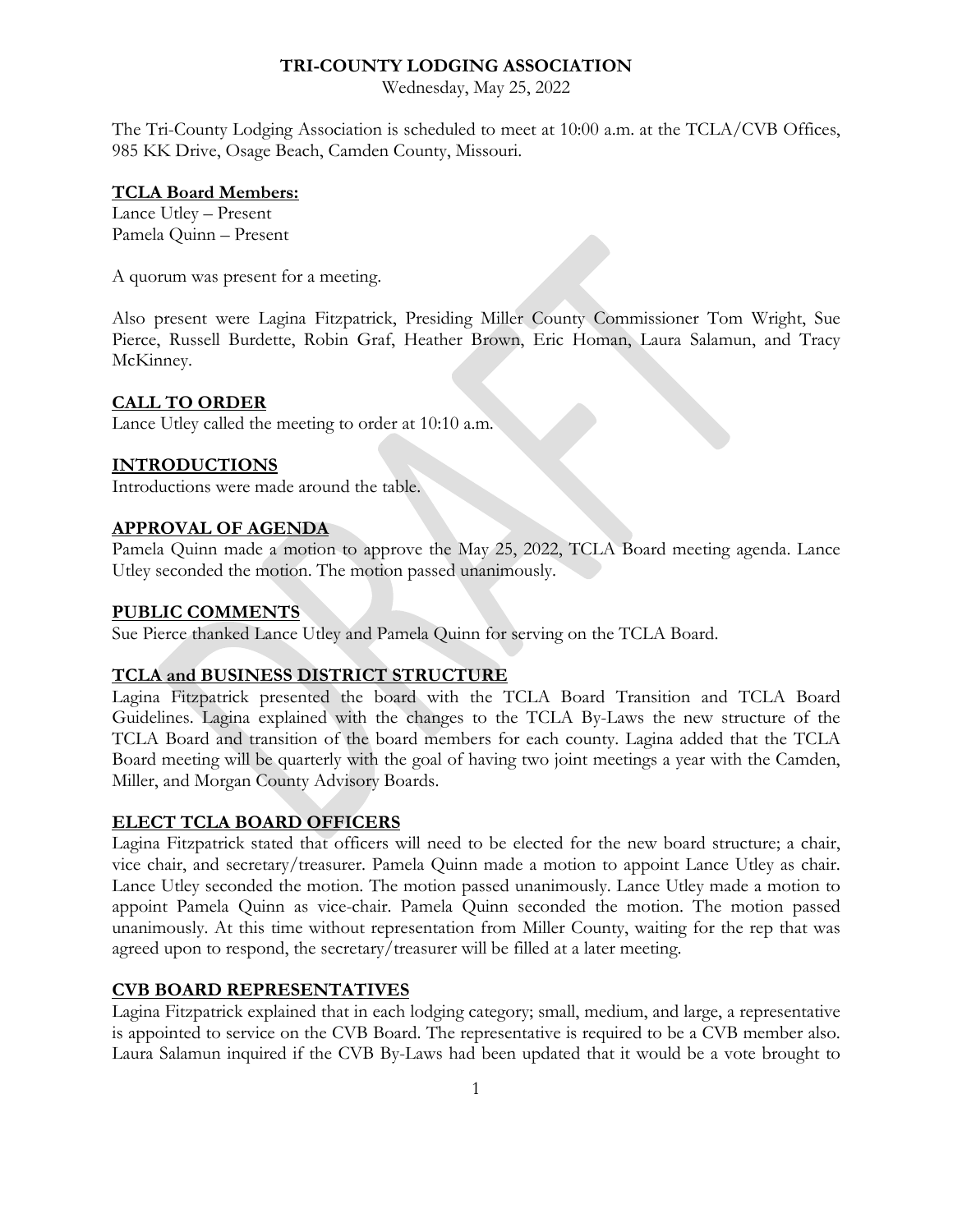membership instead of an appointment from the TCLA Board, Heather Brown stated that the issue had been discussed, however the change will not be made. Heather also stated that the new board members need to be place by July 1, 2022, for quorum propose. Lance Utley and Pamela Quinn agreed to discuss at a later time to review and make a decision regarding the TCLA Small, Medium, and Large, representations to sit on the CVB Board.

# **BUSINESS DISTRICT REPORTS**

Lagina Fitzpatrick stated that this is the time when each Advisory Board Chair would share with the TCLA Board any information that was discussed and agreed upon at the last meeting. After a discussion, this will continue to be shared at future TCLA Board meetings.

# **TCLA COMMITTEE DISCUSSION**

Lagina Fitzpatrick stated that the TCLA Board had several committees that have been formed over the years and would like to suggest changes in some of the committees.

**Group Sales** – Lagina stated that since there is only one team member of the group sales, if this is needed, a meeting can be called with the appropriate people. Lance Utley and Pamela Quinn agreed the group sales committee is not necessary.

**Event Committee** – Lagina explained the event committee was set up to discuss funding events that would be presented to the TCLA Board in the past, however funding requests are now on the Business District levels, there is not a need to review on the TCLA level. Lance Utley and Pamela Quinn agreed the events committee is not necessary.

**Fishing Tournament Committee** – Lagina explained that the fishing committee is an important committee that helps bring in and support events that are at the Lake. Lance Utley and Pamela Quinn agreed to keep the fishing tournament committee.

**Budget Committee** – Lagina stated that the budget committee should stay in place, Lance Utley and Pamela Quinn agreed.

**Employee Performance Review** – Lagina stated that the employee performance review should still be kept in place, however she stated that it should be the TCLA Board would be the committee for this. Lance Utley and Pamela Quinn agreed.

**Website/Marketing Committee Report** – Lagina explained the website committee was set up when the new website was being discussed and being implemented, since the website has been up and running for over a year now, combining the Website/Marketing Committee would be a benefit of covering both. Lance Utley and Pamela Quinn agreed.

**Legislative Committee** – Lagina stated that there has not been a need for the legislative committee recently, this is something that could be addressed at a meeting if needed. Lance Utley and Pamela Quinn agreed the legislative committee is not necessary.

#### **FINANCIAL REPORT**

Lagina Fitzpatrick explained that Toby Miller will be present at future meetings to go over the financial reports, since this is the first meeting of the TCLA Board and Toby is scheduled to be at the meeting for only an hour, Lagina was not sure the timing of the meeting, Toby will present at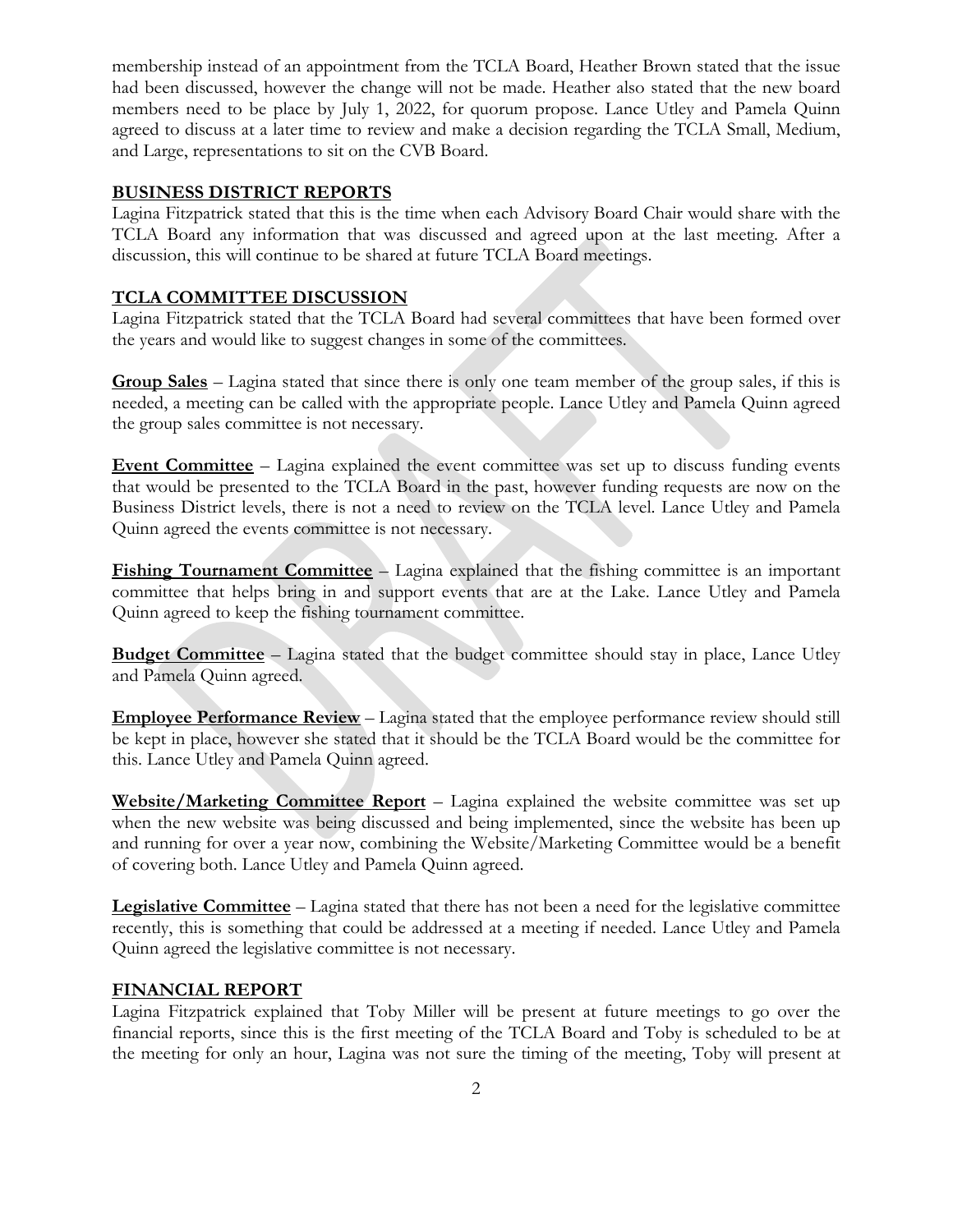future meetings. Lagina stated that through March 2022 the Lodging Tax Collection report was up 17.2% and agrees with Bruce Vanderveld's opinion, that at current it is possible to make it close to \$2 million in collections. The financial report runs through the end of April. Lagina is meeting Toby to discuss FY22 year end.

# **EXCUTIVE DIRECTOR/PUBLIC RELATIONS**

Lagina Fitzpatrick reviewed a few items that were in her report; MLF was here at the end of April with a good turnout, this is the third time they have been to the Lake with an event planned for next April; the Ozark Finale Premier Party held at Marty Byrde's at the strip went well, a scavenger hunt took place and was well received; attended the Sports ETA conference at the beginning of May; View Point with Dennis Quaid will be filming June 9, 2022; met with Michael Harmison, the new Mayor of the City of Osage Beach regarding the partnership between TCLA and the City, the partnership was approved at the City meeting on May 19, 2022 for \$25,000; met with Rebecca Rupard with the City of Lebanon for regional marketing partnership; updated the information regarding the compliance company Granicus, at current testing through the site with a meeting scheduled for June 1, 2022 to get ready to go live; and finally met with a group of outdoor writers that are in town staying at Point Randall Resort.

#### **CVB UPDATE**

Heather Brown gave an update from the CVB; June 30, 2022 will end FY22, membership billing will go out July 1, 2022 for FY23; Spring Harbor Hop had 1169 hands sold, slightly down, however still a good turnout; the new Restaurant Guide was delivered to the warehouse and the distribution team is working to get them out to members before the Memorial Day holiday; there are two positions on the CVB board that are currently being voted on with ballots needing to be turned in by the end of the business day May 26, 2022; working on the LOREDC committee, LOREDC is working on rebranding which should be completed in a few months, however still moving forward; Vacation Guide sales will begin in July for next years book; the MO campaign will be filming at the Lake of the Ozarks for future ads.

#### **NEW BUSINESS**

(A.) TCLA Agreement with the Business Districts – Lagina Fitzpatrick stated that each year an agreement is signed between the Business Districts and TCLA, at this time Morgan County has signed the agreement, the agreement shows the duties that TCLA preforms for the Business Districts and the breakdown of the agreed funding to TCLA. Pamela Quinn made motion to accept the TCLA Agreement with the Business Districts as provided. Lance Utley seconded the motion. The motion passed unanimously.

(B.) TCLA Agreement with the CVB for Marketing Fulfillment – Lagina Fitzpatrick stated that each year an agreement is signed between TCLA and CVB for Marketing Fulfillment, the document lists the tasks that are preformed by the CVB for Marketing Fulfillment. This year the budgeted amount is \$278,000, which is an increase over the last few years, however it is the amount that was in place before the pandemic. Lance Utley and Pamela Quinn agreed to discuss again after the FY23 Budget.

(C.) FY23 TCLA Budget – Lagina Fitzpatrick stated that after having all documents prepared for the FY23 Budget, the marketing plan, the budget, and FY23 Co-op, Lagina received word of an increase from the state to the Co-op, prior amount was \$225,000 and it was doubled to \$450,000 which with the 50/50 match will give a total of \$900,000 in marketing funds, however it needs to be submitted by June 1, 2022. This will not change the allotted funds from the Business Districts, which Camden